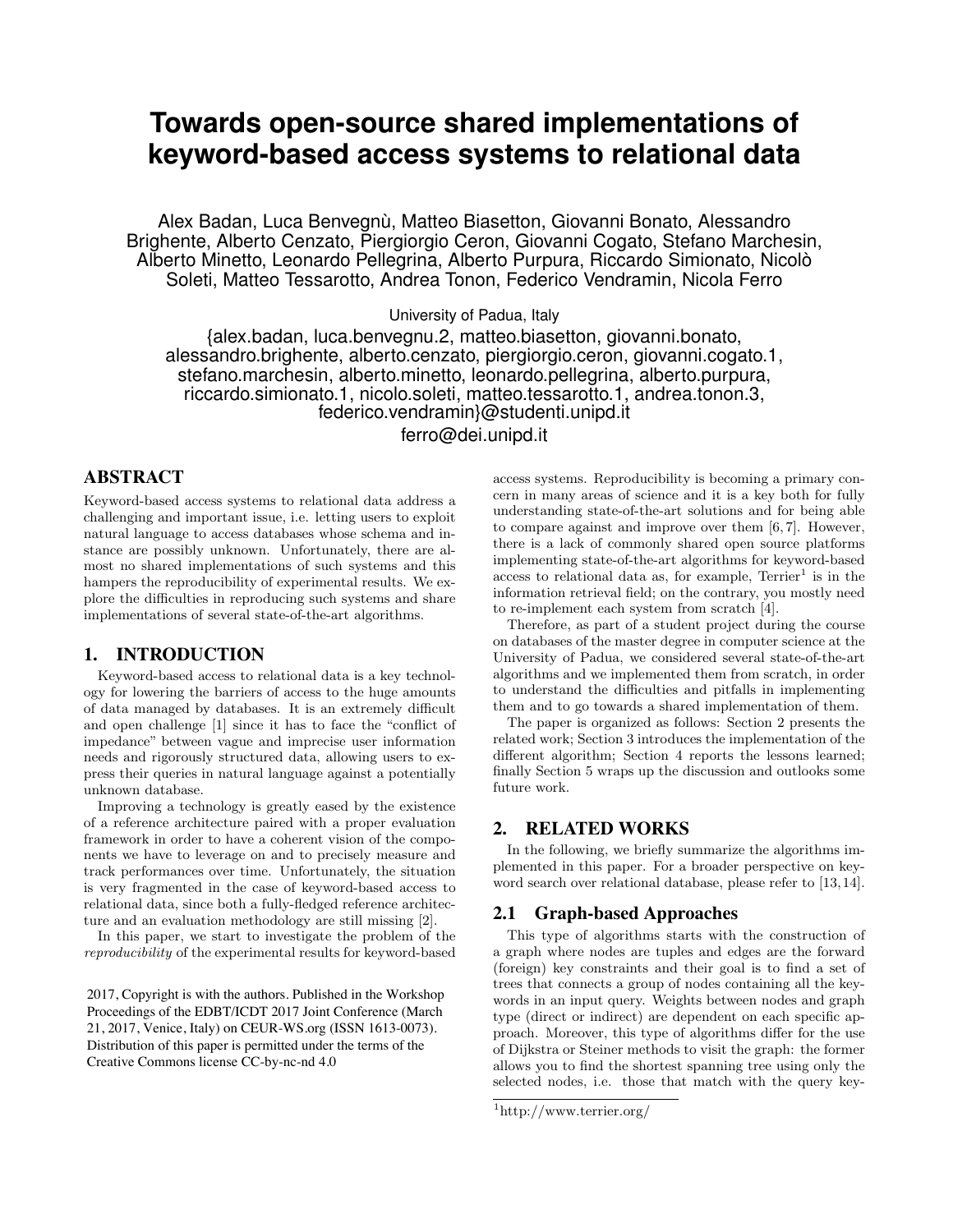words; the latter allows you to use other extra nodes which are not included in the previous selection but exist in the original graph.

Browsing ANd Keyword Searching I (BANKS-I) [3] The algorithm adds a backward weighted edge for each directed edge in the graph and assigns a relevance score to each node in it. Then, it proceeds by finding the shortest path from each keyword node to all the other nodes in the graph. Each path is computed by running Dijkstra's single source shortest path algorithm starting from each one of the keyword nodes and traversing all the edges in reverse direction. This process is called backward expanding search. When multiple paths intersect at a common node  $r$  in the graph, the resulting tree with root  $r$  and the nodes containing the keywords as leaves is examined. If the tree contains all the keywords in the input query, then its weight is computed and the tree is added to a heap data structure of fixed size, which contains all the result trees in decreasing order of relevance. When the heap is full or all the trees have been generated, the most relevant of them are returned until a predefined number of results has been returned.

Browsing ANd Keyword Searching II (BANKS-II) [10] Bidirectional Search improves on BANKS-I by allowing forward search from potential roots towards other keyword nodes. The algorithm uses two concurrent iterators, called outgoing and ingoing to explore the graph in both directions. Both the iterators use the Dijkstra's single source shortest path approach. BANKS-II also allows for preferential expansion of paths that have less branching using a spreading activation mechanism to prioritize the most promising paths and to avoid wasteful exploration of the graph.

Dynamic Programming Best-First (DPBF) [5]: it tries to build a minimum cost Steiner tree: for each neighbour  $v$  of the root in the graph, it creates a new tree with  $v$  as the new root; the algorithm tries to merge trees with the same root and a different set of keywords. If a tree contains all the searched keywords, it is a solution for the algorithm. Given a root and a specific set of keywords, DPBF keeps only the tree with lower weight, i.e. the best one for the specific root node and set of keywords, and it guarantees to be a total, minimal and controlled in size solution.

Steiner-Tree Approximation in Relationship graphs (STAR) [11]: it initially looks for tuples containing one or more of the query's keywords (let's call this set  $V' \subset V$ ) and then tries to connect these tuples into a least-weight tree, i.e. computing the best Steiner tree between the given nodes which total weight is  $\sum_{e \in E} w(e)$ . In order to build a first interconnecting tree, STAR relies on a strategy similar to BANKS-I but, instead of running single source shortest path iterators from each node of  $V'$ , STAR runs simple breadth-first-search from each terminal, called in a round-robin manner. As soon as the iterators meet, a result is constructed. In the second phase, STAR aims at improving the current tree iteratively by replacing certain paths in the tree by new paths with a lower weight from the underlying graph.

#### 2.2 Schema-based Approaches

Both DISCOVER-I and II use generalized inverted-index, called Master Index and IR Engine respectively, to retrieve tuples containing the input keywords, given by the user, from the database. Both output a list of Candidate Networks, albeit defined slightly differently.

DISCOVER-I [9] Given a relational database and a set of keyword K, Discover exploits the database schema to generate a graph  $G_{TS}$ : from Basic Tuple Sets  $\overline{R}_{i}^{k_j}$ , set of tuples of the relation  $R_i$  containing the keyword  $k_j \in K$ ,  $\forall i, \hat{j}$ , it creates a node for each Tuple Set

$$
R_i^{K'} = \bigcap_{k \in K'} \overline{R}_i^k - \bigcup_{k \notin K'} \overline{R}_i^k, \forall K' \subseteq \mathbf{K} \tag{2.1}
$$

sets of tuples of the relation  $R_i$  containing all and only the keywords of  $K'$ , and one for each Free Tuple Sets, the database relations. Edges are representative of each PK to FK relationship. The algorithm then computes a complete non-redundant set of Candidate Networks up to a maximum number of joints T, pruning all the joining networks of tuples that are not minimal (i.e no tuples without keywords as leaves and do not contain the same tuple twice) and total (i.e. contain every keyword  $\in$  **K**, AND semantics). To evaluate the Candidate Networks efficiently, Discover eventually computes and stores a list of intermediate results of common join subexpressions. Finding these intermediate results is an NP-complete problem, so it uses an iterative greedy algorithm based on frequencies: the most frequent joint expression is stored in a view at every iteration and then reused when possible. The results are finally displayed to the user ordered by size.

DISCOVER-II [8] The algorithm uses an IR engine module when a query Q is issued, in this way it extracts from each relation R the tuple set  $R^Q$  with  $Score > 0$ , where Score is a value for each tuple using a IR-style relevance scoring function. Candidate Networks are hence generated based on the tuple sets returned by the IR engine and the database schema, which are join expressions used to create joining trees of tuples which are potantial answer to the issued query. The final step is to identify the top-k results, task which is performed by the execution engine module where it uses: Naive Algorithm which takes the top-k results from each CN and it combine in a sort-merge manner to identify the final top-k results of the given query; Sparse Algorithm computes a bound on the maximum possible score of the tuple tree derived from a CN.

#### 3. IMPLEMENTATION

Students split up in groups of 3-4 people and each group was responsible for the implementation of one algorithm. All the algorithms have been implemented in Java while PostgreSQL has been used as relational engine.

The implementation of the different algorithms is available as open source under BSD license<sup>2</sup>.

We briefly summarize the main features of each implementation:

• BANKS-I The required graph is created prior to the execution of the algorithm executing multiple queries on the selected database without any prior knowledge of its schema. In our implementation, for each node in the graph, only the ID of the tuple is saved and an external file is used to store the information. The graph is represented using adjacency lists. In order to speed up the creation of the graph, we used the fastutil library<sup>3</sup>,

<sup>2</sup>https://bitbucket.org/ks-bd-2015-2016/ks-unipd <sup>3</sup>http://fastutil.di.unimi.it/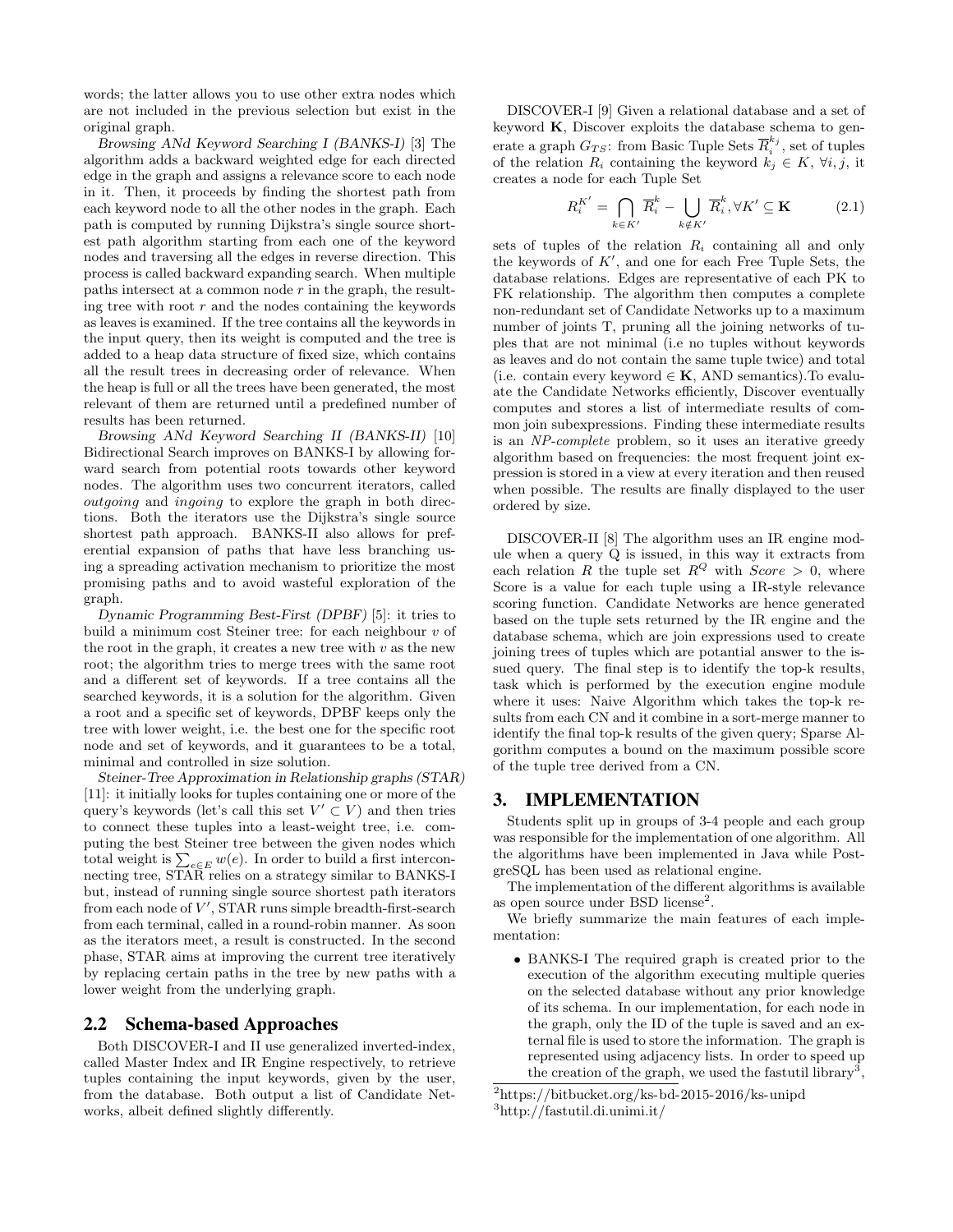in addition to the Java Standard Library. Finally, to optimize the performance while executing multiple instances of Dijkstra's algorithm (one for each keyword node), we chose to compute the next node to be returned by the algorithm only when it was required. In fact, most of the times, only a handful of nodes were required to build a valid result tree. With this approach we avoided executing Dijkstra's algorithm on the whole graph, optimizing the execution time and the memory usage. For the execution of each query the memory limit was set to 5 Gb while the maximum running time was set to 1 hour.

- BANKS-II We divided our implementation in two phases: pre-processing and the BANKS-II execution. We implemented the graph in a OO manner. The vertexes are stored using a two-layered HashMap, to improve performances and to reduce as much as possible the probability of collisions. The first layer refers to the relation name, while the second layer uses as index the primary key of the tuple. The paper suggested a set of different weight assignment strategies (i.e. Pagerank); we decided to use equally weighted edges for simplicity. Once the user provides the keywords, the pre-processing ends with the creation of the matching sets. These sets are also organized in a two-layered HashMap data structure: vertexes are inserted in the respective matching sets using SQL queries to find tuples with attributes having matching values. During the BANKS-II execution, outgoing and ingoing iterators start to explore the graph, using two priority queues to extract the highest activated node. We created these queues using the standard Java PriorityQueue class, defining a custom compare method. When a new solution (a rooted tree connecting all the matching sets) is found, we store it in a PriorityQueue; these results are ranked with a score given by the overall sum of the edge weights. Our implementation creates the graph from the DB once, and then accepts keywords from the user to perform multiple searches.
- DISCOVER-I We first implemented the Master Index to perform the full text search through the function to\_tsvector provided by PostgreSQL and then we created the initial graph  $G_{TS}$  using an adjacency matrix. We observed that a lot of queries were repeated while computing Tuple Sets because the same Basic Tuple Sets were created many times by the DBMS "on the fly". Thus we decided to store a new table for each Basic Tuple Set to be reused while performing unions and interceptions as in (2.1).To further improve performances of full text search we preprocessed the main search fields to remove english stopwords and to convert all tokens to lowercase characters. We then stored the lexemes in a dedicated Generalized Inverted Index. The Candidate Network algorithm then prune, expand and accept the Candidate Networks using static methods. The accepted ones (treated as graphs) were rewritten, by the Plan Generator, replacing repeated joins inside them (i.e. the same couples of nodes and the connecting edge) with a reference (i.e. a new node) to a new temporary table. Finally queries were evaluated from the resulted graphs with a BFS algorithm in order to guarantee the correct order of joins.
- DISCOVER-II The graph was built using the information schema and the algorithm was implemented in java using native collections. The IR Engine module identifies all database tuples that have a non-zero score for a given query, then each occurrence of a keyword is recorded as a tuple-attribute pair. Moreover, the IR Engine relies an inverted index that associates each keyword that appears in the database with a list of occurrences of the keyword, which we implemented using the GIN index of PostreSQL. To obtain better performances, we store as a view the tuple sets identified for a query Q. The Candidate Network Generator involves a combination of free and not-free tuple set, the former represent the tuple set with no occurrences of the query keyboards, that help via foreign-key join the connection of non-free tuple set, the latter contains at least one keyword. The Execution Engine module receives as input the set of CNs along with the non-free tuple sets, it contacts the RDBMS's query execution engine repeatedly to identify the top-k query results. We implemented two algorithm: the Naive algorithm, considering a Boolean-OR semantics, issues a SQL query for each CN to answer a top-k query, then combines the results in a sort-merge manner to identify the final top-k results of the query; the Sparse algorithm discards at any point in time any (unprocessed) CN that is guaranteed not to produce a top-k match for the query, it computes a bound  $MPS_i$  on the maximum possible score of a tuple tree derived from a CN  $C_i$ . If  $MPS<sub>i</sub>$  does not exceed the actual score of k already produced tuple trees, then CN  $C_i$  can be safely removed from further consideration.  $MPS_i$  is the score of a hypothetical joining tree of tuples T that contains the top tuples from every non-free tuple set in  $C_i$ . The CNs for a query are evaluated in ascending size order, so that smallest CNs, i.e. the least expensive to process and the most likely to produce high-score tuple trees, are evaluated first.
- DPBF The project has been divided into two phases: creation and serialization of the database-graph and dpbf implementation. To get all vertexes containing query's keywords quickly, we used hashmap data structure to store the graph and sets of vertexes associated to their words. Completed the graph, our algorithm gets the vertexes whence start to build the resulting trees. (i) For each of these we move up one level, removing similar trees with higher costs and then (ii) all trees with same root node and different sets of keywords are merged. Points (i) and (ii) are repeated until at least one result is found. We had to implement some Java data structure to do that correctly and efficiently.
- STAR has been implemented in a schema-agnostic way so the first step of the algorithm loads all DB metadata needed to build the tree. Given an i-keywords query we look for the starting tuples in a multithreaded manner. All those tuples are stored in an ad-hoc graph datastructure based on Java TreeSet class. Considering these tuples as expanding trees we try to connect them following both ingoing and outgoing foreign keys, dynamically loading referenced tuples from DB, until we get a tree containing all the query's keywords. Given that our test DBs were not weighted we decided to set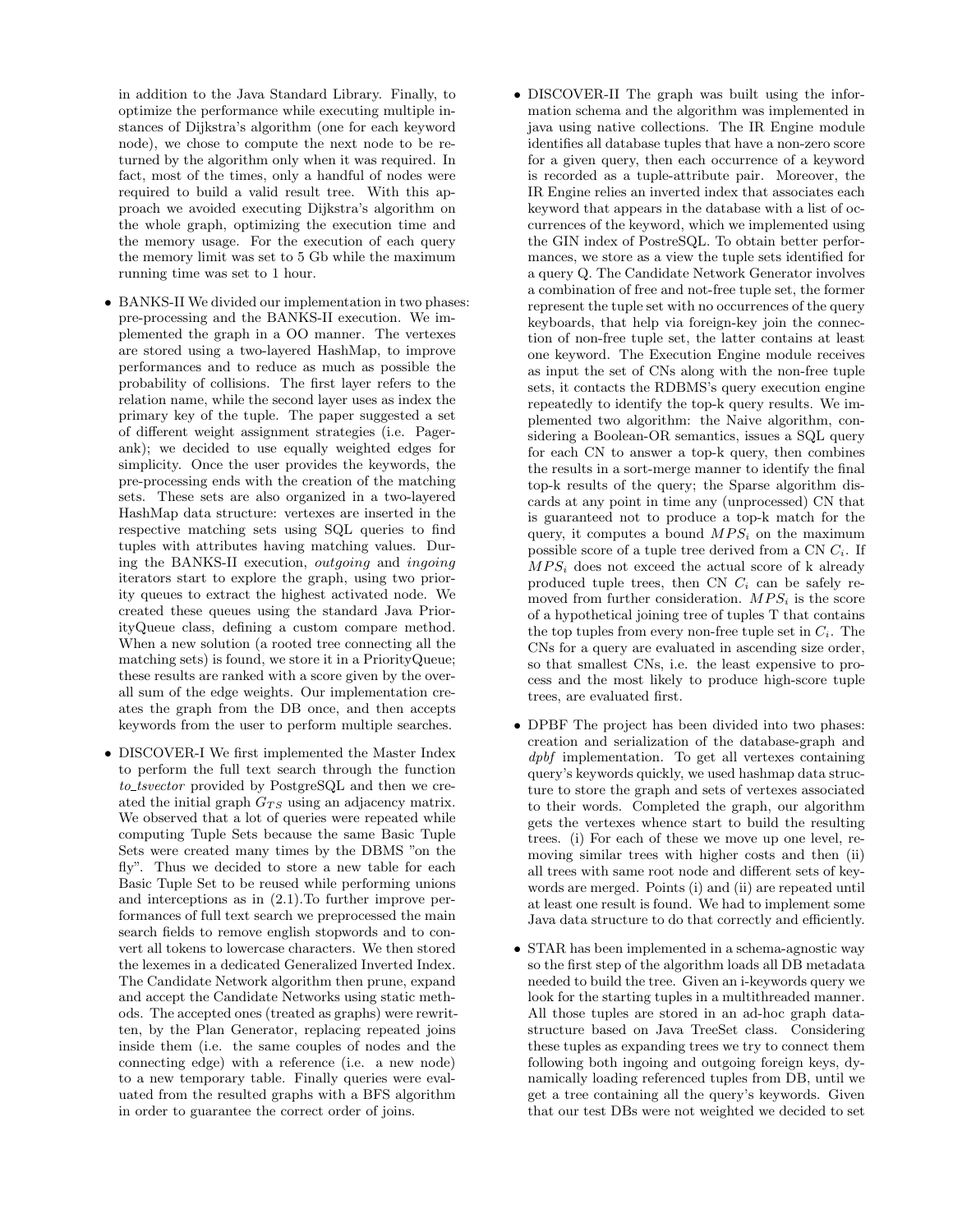$w(e) = 1 \ \forall e \in E$ . At this point we worked on this tree to optimize its weight reshaping its structure: we iteratively remove the highest weight path replacing it with a lower weight one.

# 4. LESSONS LEARNED

For each examined system, we briefly summarize the difficulties and lessons learned in reproducing it.

- BANKS-I During the implementation of the algorithm, we encountered some difficulties due to missing information in the descriptions of crucial parts of the algorithm. The chosen technique to run efficiently multiple instances of Dijkstra's single source shortest path algorithm was not described in the original paper, even though the choice of one implementation over another influenced considerably the memory usage and the execution time. We also encountered some difficulties due to the lack of precision in the explanation of how to evaluate the result trees. In fact, the way to handle some particular cases such as nodes containing all the keywords in the input query or trees composed by only two nodes, were not described. It became noticeable that the major weakness of the algorithm was the memory occupation that became more evident when testing it on greater datasets.
- BANKS-II We found the paper sufficiently clear in defining the Bidirectional Search algorithm and the search approach; however, the implementation of some procedures has not been trivial. As an example, the paper does not state a proper algorithm to update the reached-ancestors' distances and activations when adding a new node to new the better path (ATTACH and ACTIVATE function). Therefore, we opted for a recursive solution for these procedures. To increase the performances of the searches, we opted for two heuristic solutions: we set a lower maximum distance of the answer trees than the one suggested by the paper; we set a minimum threshold value for the activation of a node, to avoid wasteful spreading towards the graph.
- DISCOVER-I The paper provided was heavily focused on a theoretical perspective therefore including a lot of formal definitions of problems and structures, but lacking of practical directives. Certain parts of the algorithm, like the Master Index, were almost treated like a blackbox. Specifically Oracle8i interMedia Text were used but we had to implement our own Master Index using full text search provided by PostgreSQL. We made our own assumptions to implement it, for example by searching and indexing text fields only and removing English stop words. This probably lead to different execution times, making time performances comparison with the ones in [4] less significant. This is reasonable because of the larger impact that the indexes have on the queries computation compared to the advantages brought by the introduction of the Plan Generator and its execution. Moreover the Plan Generator was challenging to implement, because Candidate Networks may contain joins of tuples from the same relation through an entry of another one. But this operation is refused from the DBMS because the resulting table would have repeated column names,

forcing us to change them to be unique. Eventually there were no suggestion about how to evaluate the final queries: there is the need of an order in considering the tables, with join operations on the correct columns. For this reason we decided to evaluate every Candidate Network with a BFS algorithm, that guaranties correctness.

- DISCOVER-II We observed that in a dense dataset as IMDB the execution time using OR semantic grows exponentially then queries don't give results in a useful time with a number of keywords greater than 5. If we used an AND semantic, since it keeps more CNs, a post-processing on the stream of results needed and so worsens the performance. Furthermore, not clear if the authors keep the duplicate CNs queries or if they remove before (not specified if Set or Bag semantic) and we found biased queries with the inclusion of relation names in them, e.g. char\_name. We chose to not implement the AND semantic because we consider such method highly inefficient. For better performance we decided to use hashMap in the score function that was filled when the lists were created.
- DPBF During the algorithm implementation we have faced three different problems: making the graph creation and the algorithm implementation efficient and using Java and its data-structures. We tried to make the graph creation as fast as possible, assuming that it is created only once. So we serialized the graph into a file. The main cause of problems was the lack of details in the paper. In particular only some general cases were described, ignoring specific ones. The last class of problems deals with Java. DPBF main data structure is a priority queue, based on trees' weights. Unfortunately Java PriorityQueue hasn't a useful interface compared to our needs; furthermore it gave us a lot of problems in sorting weights.
- STAR In our work we had to deal with some difficulties. The lack of implementation details in [11] gave us a wide range of possibilities especially in the tree building phase. The most interesting and challenging issue concerned the choice of the keyword-containing tuples: if some of the DB's columns contain repeated strings searching a keyword results with high probability in many matching tuples, which causes longer execution times and lower accuracy for some queries. To avoid these issues we tried to add some heuristics sorting the expanding trees by number of query's keywords contained, i.e. trees with more keywords are expanded first. Furthermore, to increase DB throughput, we used multiple threads and connections to the DB during the queries execution. Java standard library does not have a graph data structure we first tried JGraphT library, but, after some benchmarks, we decided to write our own graph class based on Java TreeSet.

# 5. CONCLUSIONS AND FUTURE WORK

The paper briefly summarized an ongoing project for releasing an open source Java implementation of the most common algorithms for keyword-based search over relational data. The project has been initiated as a Master students